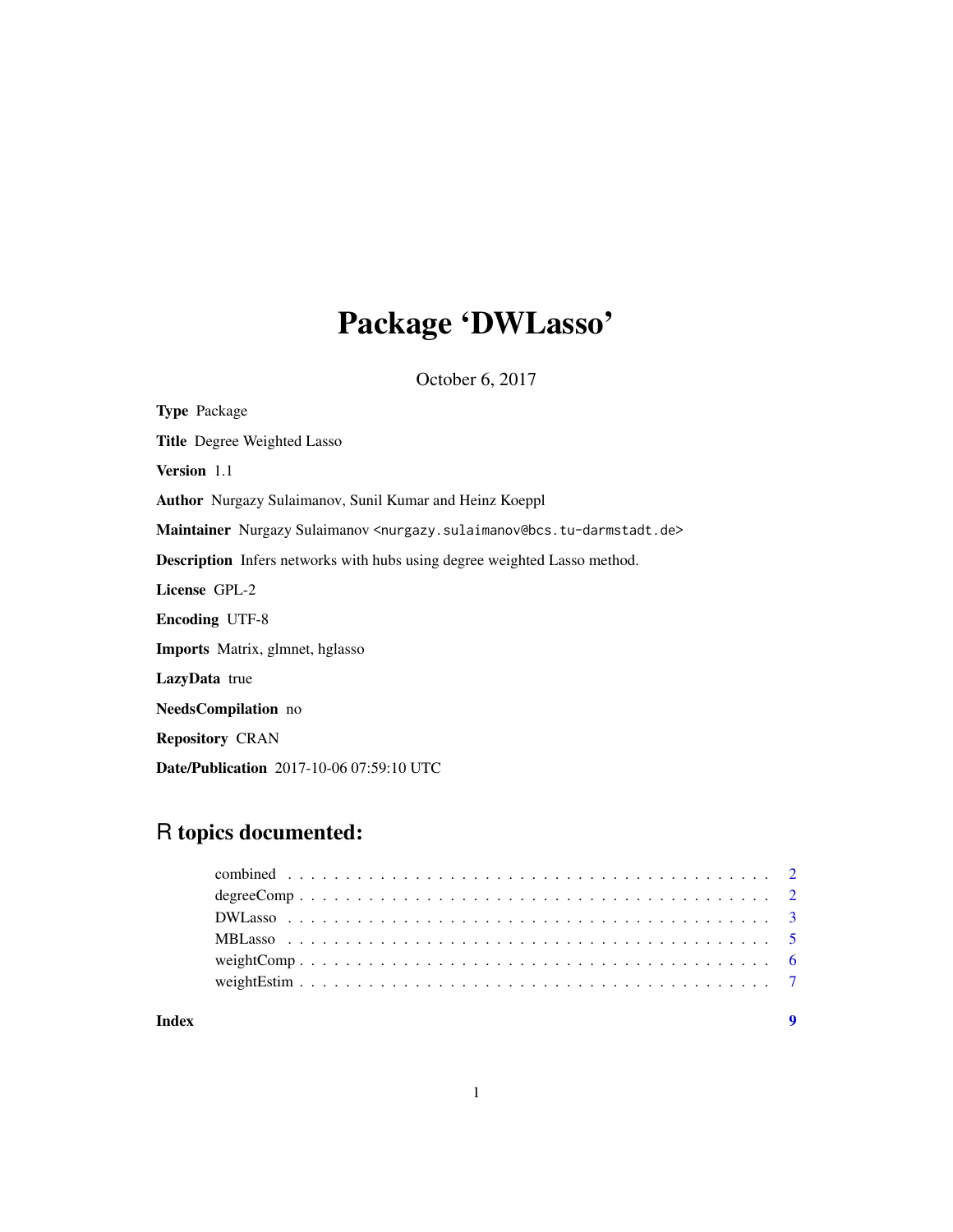<span id="page-1-0"></span>

#### Description

This function converts the list of vectors into a symmetric matrix

#### Usage

combined(dat,y)

#### Arguments

| dat          | An input matrix. The columns represent variables and the rows indicate obser-<br>vations. |
|--------------|-------------------------------------------------------------------------------------------|
| у            | List data that includes estimates from nodewise regression.                               |
| <b>Value</b> |                                                                                           |
| symMat       | Symmetric matrix that represents the inferred network                                     |
|              |                                                                                           |

| degreeComp | Computing the degree of the inferred network |
|------------|----------------------------------------------|
|------------|----------------------------------------------|

#### Description

This function computes the degree of inferred network

#### Usage

```
degreeComp(out.mat)
```
#### Arguments

out.mat Symmetric matrix that represents the inferred network

#### Details

This function computes the degree of estimated networks.

#### Value

wlasso\_norm Degree vector computed from the inferred network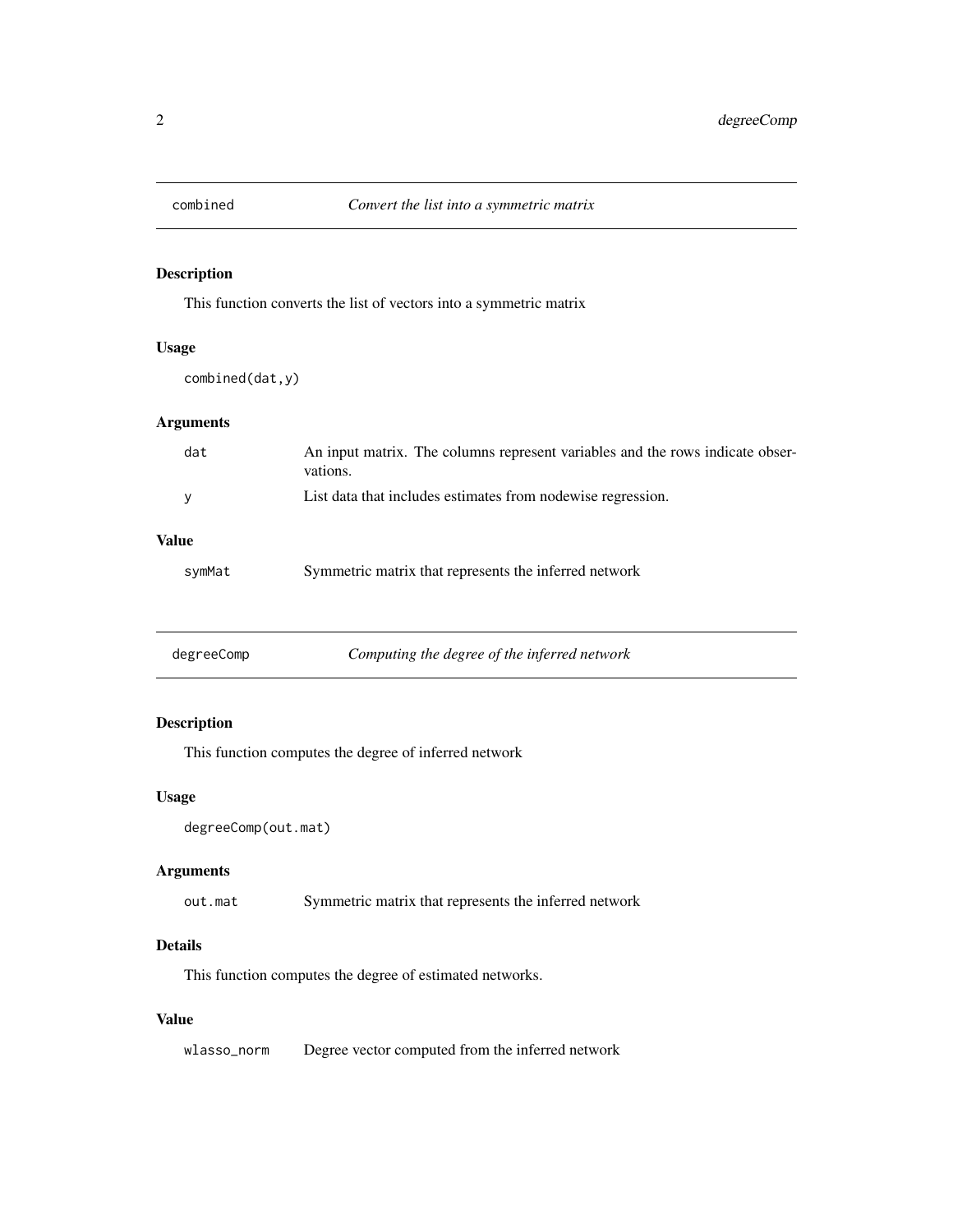#### <span id="page-2-0"></span>DWLasso 3

#### Examples

```
library(DWLasso)
library(glmnet)
library(hglasso)
# Generate inverse covariance matrix with 3 hubs
# 20 % of the elements within a hub are zero
# 97 % of the elements that are not within hub nodes are zero
p <- 60 # Number of variables
n <- 40 # Number of samples
hub_number = 3 # Number of hubs
# Generate the adjacency matrix
Theta <- HubNetwork(p,0.97,hub_number,0.2)$Theta
# Generate a data matrix
out <- rmvnorm(n,rep(0,p),solve(Theta))
# Standardize the data
dat <- scale(out)
# Infer the network using weighted nodewise regression
wmb \leftarrow rep(1,p)adj.mat <- MBLasso(dat,lambda=0.4,w.mb)
# Compute the degree of the inferred network
deg.mat <- degreeComp(adj.mat)
```
#### DWLasso *Degree weighted lasso*

#### Description

Infers undirected networks with hubs using weighted nodewise regression approach. The method contains two parameters that control hub and overall sparsity, respectively.

#### Usage

```
DWLasso(X, lambda1 = 0.4, lambda2 = 2, a = 1, tol = 1e-05)
```
#### Arguments

| X       | An input matrix. The columns represent variables and the rows indicate obser-<br>vations. |
|---------|-------------------------------------------------------------------------------------------|
| lambda1 | A penalty parameter that controls degree sparsity of the inferred network                 |
| lambda2 | A penalty parameter that controls overall sparsity of the inferred network                |
| a       | A parameter of the update equation that controls the convergence of weights               |
| tol     | Tolerance                                                                                 |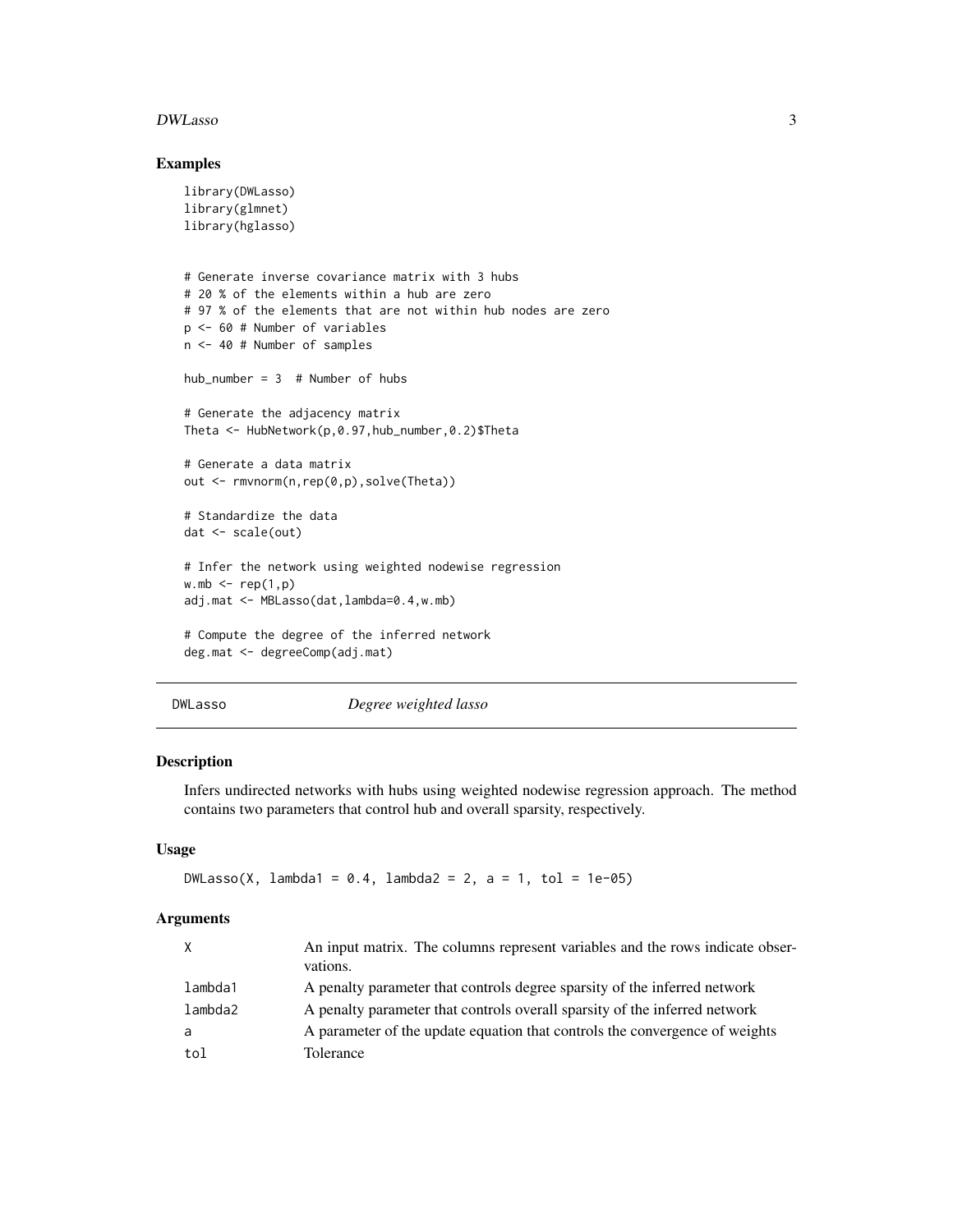#### Details

This implements weighted degree lasso using coordinate descent algorithm (implemented in Glmnet package) described in Sulaimanov et al.. The method is based on the weighted nodewise regression approach and infers large undirected networks with hubs in iterative manner in the setting more variables than samples (p>n). Given p variables, the network is inferred by regressing each variable against the remaining (p-1) variables. The penalty parameter, lambda1 controls the degree sparsity of the network, whereas the penalty parameter, lambda2 controls the overall sparsity.The method uses a fast Lasso solver Glmnet (Friedman et al. (2010)) with default settings.

#### Value

| mat     | The estimated matrix corresponding to the inferred network. The diagonal ele-<br>ments of the matrix are zero             |
|---------|---------------------------------------------------------------------------------------------------------------------------|
| weights | The estimated weights used to estimate the network. These weights are com-<br>puted from the degree of estimated networks |
| lambda1 | The value of the penalty parameter controlling degree sparsity of the inferred<br>network.                                |
| lambda2 | The value of the penalty parameter controlling the overall sparsity                                                       |

#### Author(s)

Nurgazy Sulaimanov, Sunil Kumar, Frederic Burdet, Mark Ibberson, Marco Pagni, Heinz Koeppl. Maintainer: Nurgazy Sulaimanov, nurgazy.sulaimanov@bcs.tu-darmstadt.de

#### References

1. Nurgazy Sulaimanov, Sunil Kumar, Frederic Burdet, Mark Ibberson, Marco Pagni, Heinz Koeppl. Inferring hub networks using weighted degree Lasso. http://arxiv.org/abs/1710.01912.

2. Jerome Friedman, Trevor Hastie, Robert Tibshirani (2010). Regularization Paths for Generalized Linear Models via Coordinate Descent. Journal of Statistical Software, 33(1), 1-22. URL http://www.jstatsoft.org/v33/i01/.

3. Tan, KM., London, P., Mohan, K., Lee, S-I., Fazel, M., and Witten, D. (2014). Learning graphical models with hubs. Journal of Machine Learning Research. 5.1 (2014): 3297-3331.

4. Meinshausen, Nicolai, and Peter Bühlmann. "High-dimensional graphs and variable selection with the lasso." The annals of statistics (2006): 1436-1462.

#### Examples

```
library(DWLasso)
library(glmnet)
library(hglasso)
```
# Generate inverse covariance matrix with 3 hubs # 20 % of the elements within a hub are zero # 97 % of the elements that are not within hub nodes are zero p <- 60 # Number of variables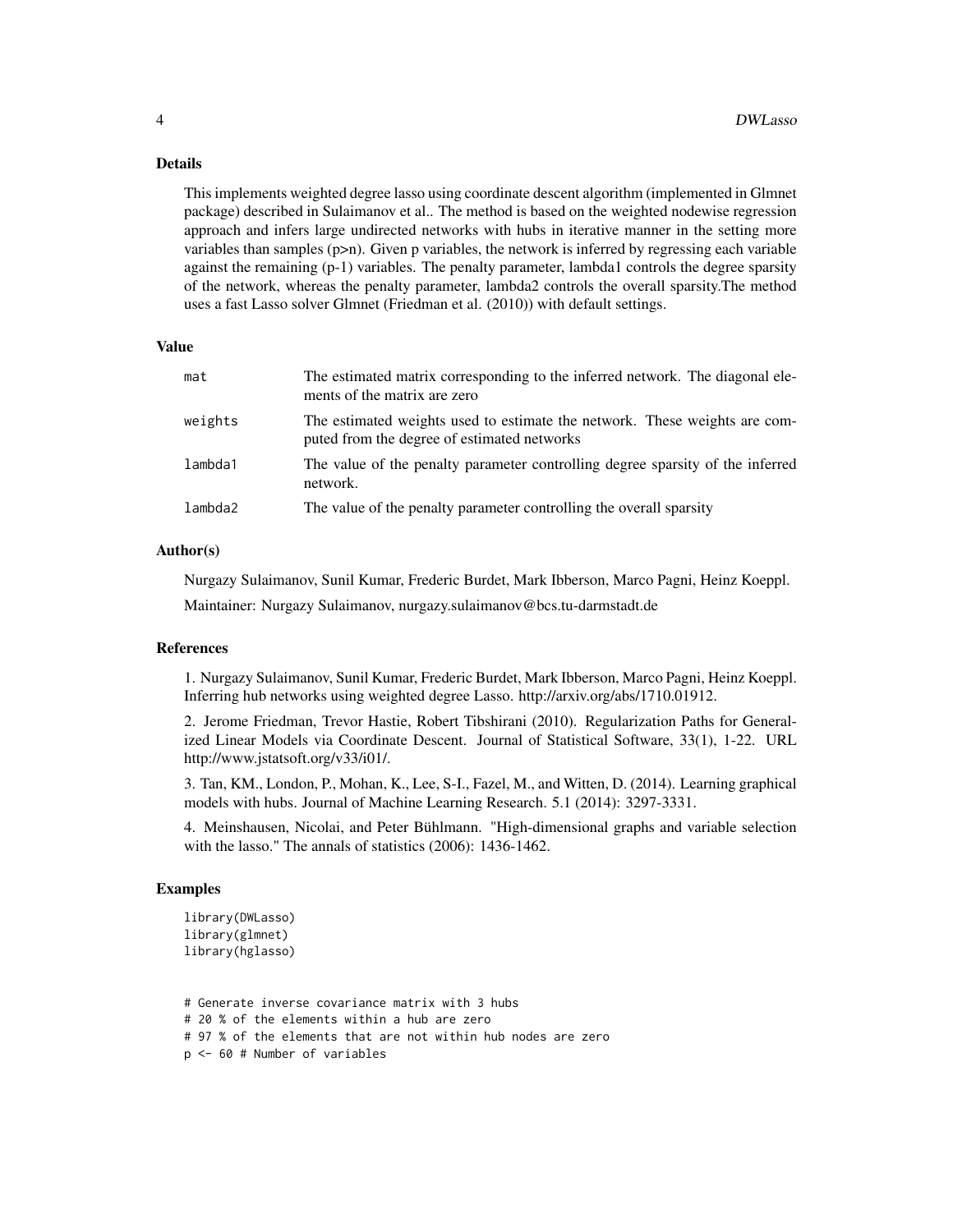#### <span id="page-4-0"></span>MBLasso 5

```
n <- 40 # Number of samples
hub_number = 3 # Number of hubs
# Generate the adjacency matrix
Theta <- HubNetwork(p,0.97,hub_number,0.2)$Theta
# Generate a data matrix
out <- rmvnorm(n,rep(0,p),solve(Theta))
# Standardize the data
dat <- scale(out)
# Run DWLasso
out.p <- DWLasso(dat, lambda1 = 0.6, lambda2 = 10)
# print out a summary of the output
summary(out.p)
```
MBLasso *Inferring the network using nodewise regression method*

#### Description

This function infers the network using nodewise regression method by Meinhausen and Buhlmann.

#### Usage

```
MBLasso(dat,lambda=0.4,w.mb)
```
#### Arguments

| dat    | An input matrix. The columns represent variables and the rows indicate obser-<br>vations.          |
|--------|----------------------------------------------------------------------------------------------------|
| lambda | A penalty parameter of the weighted Lasso that controls the sparsity of the in-<br>ferred network. |
| w.mb   | An unput weight vector which is computed from the degree of the inferred net-<br>work.             |

#### References

Meinshausen, Nicolai, and Peter Bühlmann. "High-dimensional graphs and variable selection with the lasso." The annals of statistics (2006): 1436-1462.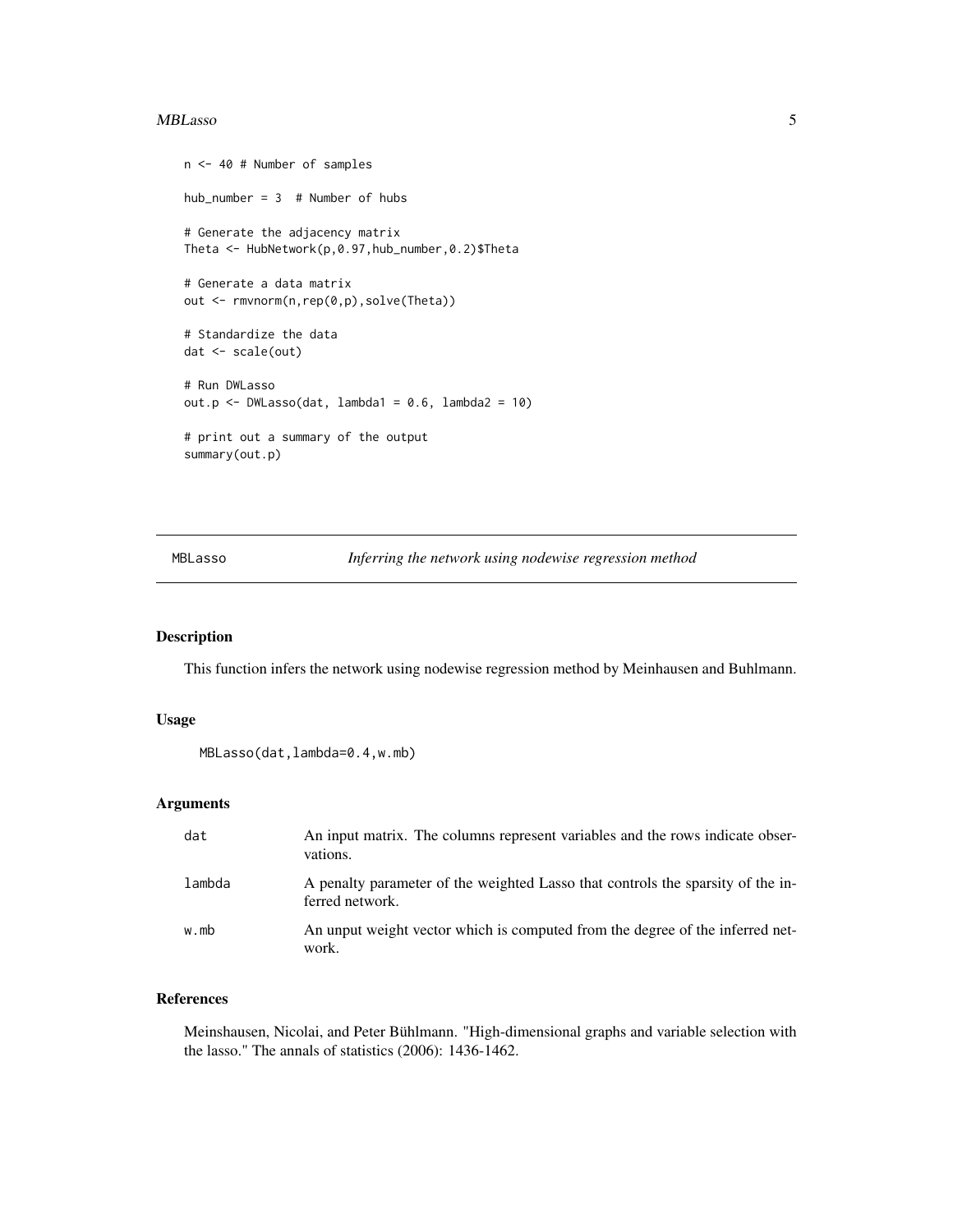#### Examples

```
library(DWLasso)
library(glmnet)
library(hglasso)
# Generate inverse covariance matrix with 3 hubs
# 20 % of the elements within a hub are zero
# 97 % of the elements that are not within hub nodes are zero
p <- 60 # Number of variables
n <- 40 # Number of samples
hub_number = 3 # Number of hubs
# Generate the adjacency matrix
Theta <- HubNetwork(p,0.97,hub_number,0.2)$Theta
# Generate a data matrix
out <- rmvnorm(n,rep(0,p),solve(Theta))
# Standardize the data
dat <- scale(out)
# Infer the network using weighted nodewise regression
wmb \leftarrow rep(1,p)adj.mat <- MBLasso(dat,lambda=0.4,w.mb)
```
weightComp *Computing weights from the degree of the inferred network*

#### Description

This function computes weights from the degree of estimated network using the weighted Lasso approach

#### Usage

```
weightComp(dat,lam=0.4,w.mb)
```
#### Arguments

| dat  | An input matrix. The columns represent variables and the rows indicate obser-<br>vations.          |
|------|----------------------------------------------------------------------------------------------------|
| lam  | A penalty parameter of the weighted Lasso that controls the sparsity of the in-<br>ferred network. |
| w.mb | An unput weight vector which is computed from the degree of the inferred net-<br>work.             |

<span id="page-5-0"></span>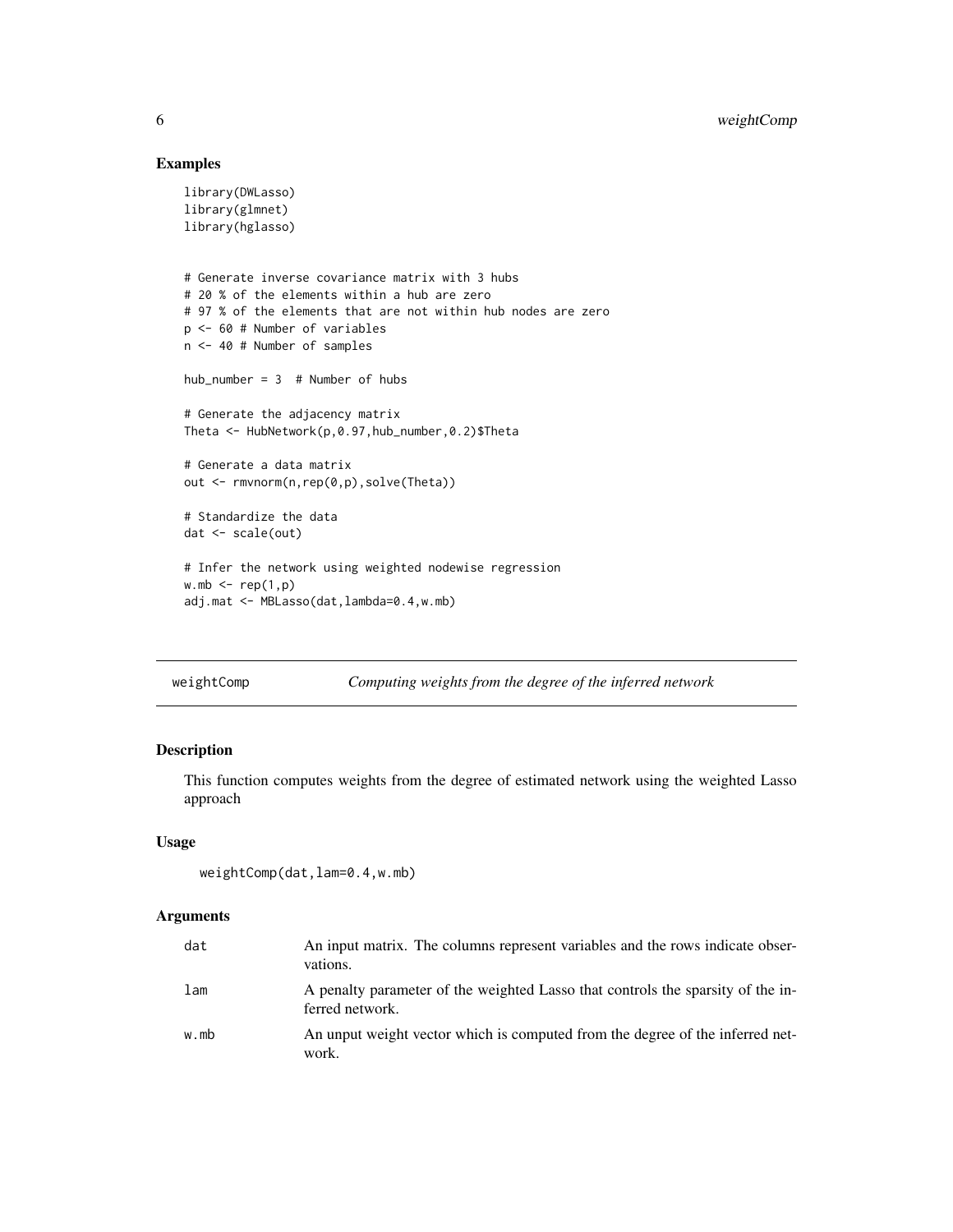#### <span id="page-6-0"></span>weightEstim 7

#### Value

d.mb Weight vector computed from degree of the inferred network

#### Examples

```
library(DWLasso)
library(glmnet)
library(hglasso)
# Generate inverse covariance matrix with 3 hubs
# 20 % of the elements within a hub are zero
# 97 % of the elements that are not within hub nodes are zero
p <- 60 # Number of variables
n <- 40 # Number of samples
hub number = 3 # Number of hubs
# Generate the adjacency matrix
Theta <- HubNetwork(p,0.97,hub_number,0.2)$Theta
# Generate a data matrix
out <- rmvnorm(n,rep(0,p),solve(Theta))
# Standardize the data
dat <- scale(out)
# Compute weights from the inferred network
wmb \leftarrow rep(1,p)w.Mat <- weightComp(dat, lam=0.4, w.mb)
```
weightEstim *Estimating weights from the degree of the inferred network*

#### Description

This function estimates weigths from the degree of the inferred network using iterative procedure. This function is called from the main functon DWLasso.R

#### Usage

```
weightEstim(dat, lam=0.4, a=1, tol=1e-6)
```
#### **Arguments**

| dat | An input matrix. The columns represent variables and the rows indicate obser-<br>vations. |
|-----|-------------------------------------------------------------------------------------------|
| lam | A penalty parameter that controls degree sparsity of the inferred network                 |
| a   | A parameter of the update equation that controls the convergence of weights               |
| tol | Tolerance                                                                                 |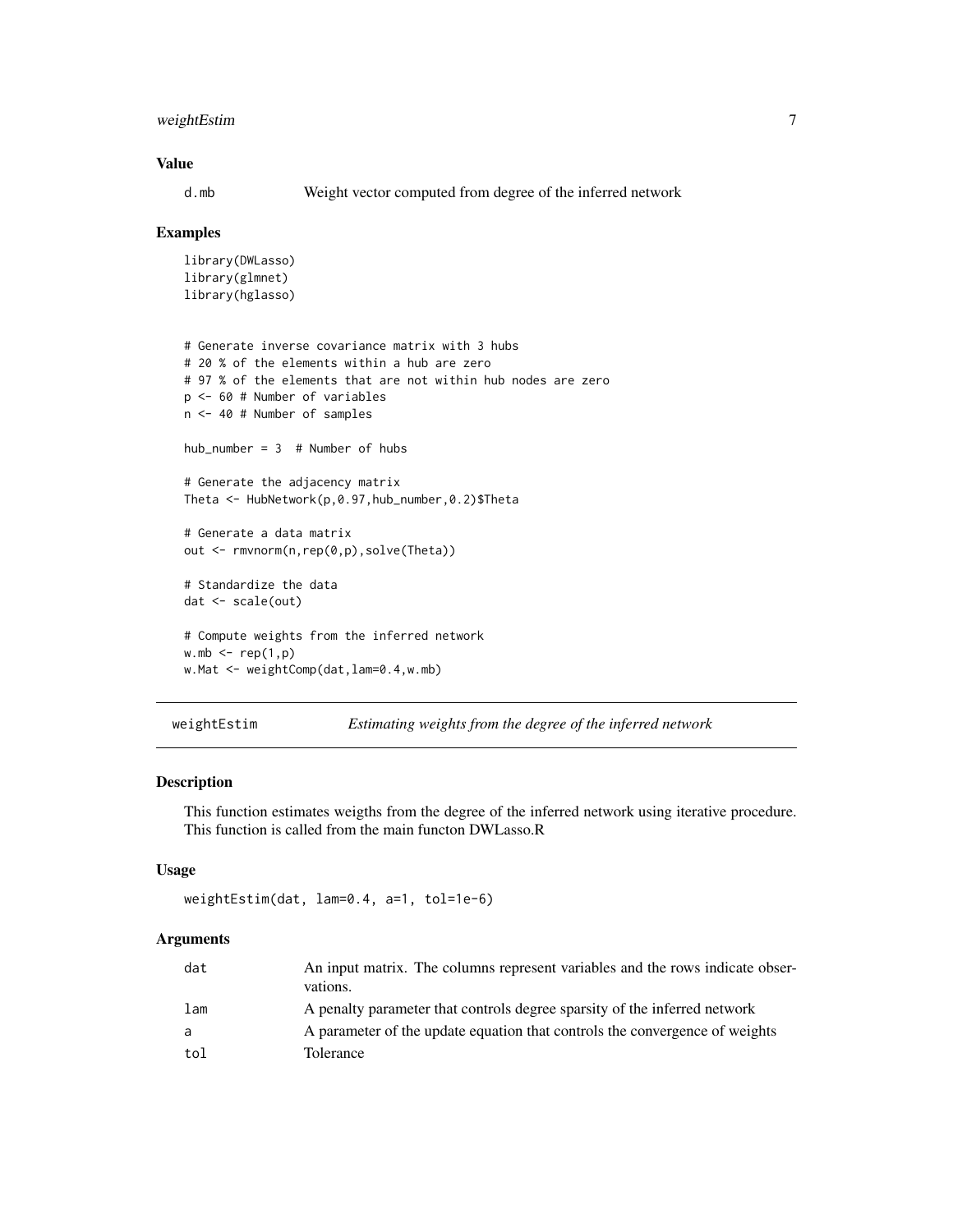#### Value

w.dat Estimated weight vector from the last iteration at which the algorithm converges

#### Author(s)

Nurgazy Sulaimanov, Sunil Kumar and Heinz Koeppl

#### References

Nurgazy Sulaimanov, Sunil Kumar, Frederic Burdet, Mark Ibberson, Marco Pagni, Heinz Koeppl. Inferring hub networks using weighted degree Lasso. http://arxiv.org/abs/1710.01912.

#### Examples

```
library(DWLasso)
library(glmnet)
library(hglasso)
# Generate inverse covariance matrix with 3 hubs
# 20 % of the elements within a hub are zero
# 97 % of the elements that are not within hub nodes are zero
p <- 60 # Number of variables
n <- 40 # Number of samples
hub_number = 3 # Number of hubs
# Generate the adjacency matrix
Theta <- HubNetwork(p,0.97,hub_number,0.2)$Theta
# Generate a data matrix
out <- rmvnorm(n,rep(0,p),solve(Theta))
# Standardize the data
dat <- scale(out)
# Estimate weights from the degrees of the inferred network
```
w.est <- weightEstim(dat, lam=0.4, a=1, tol=1e-6)